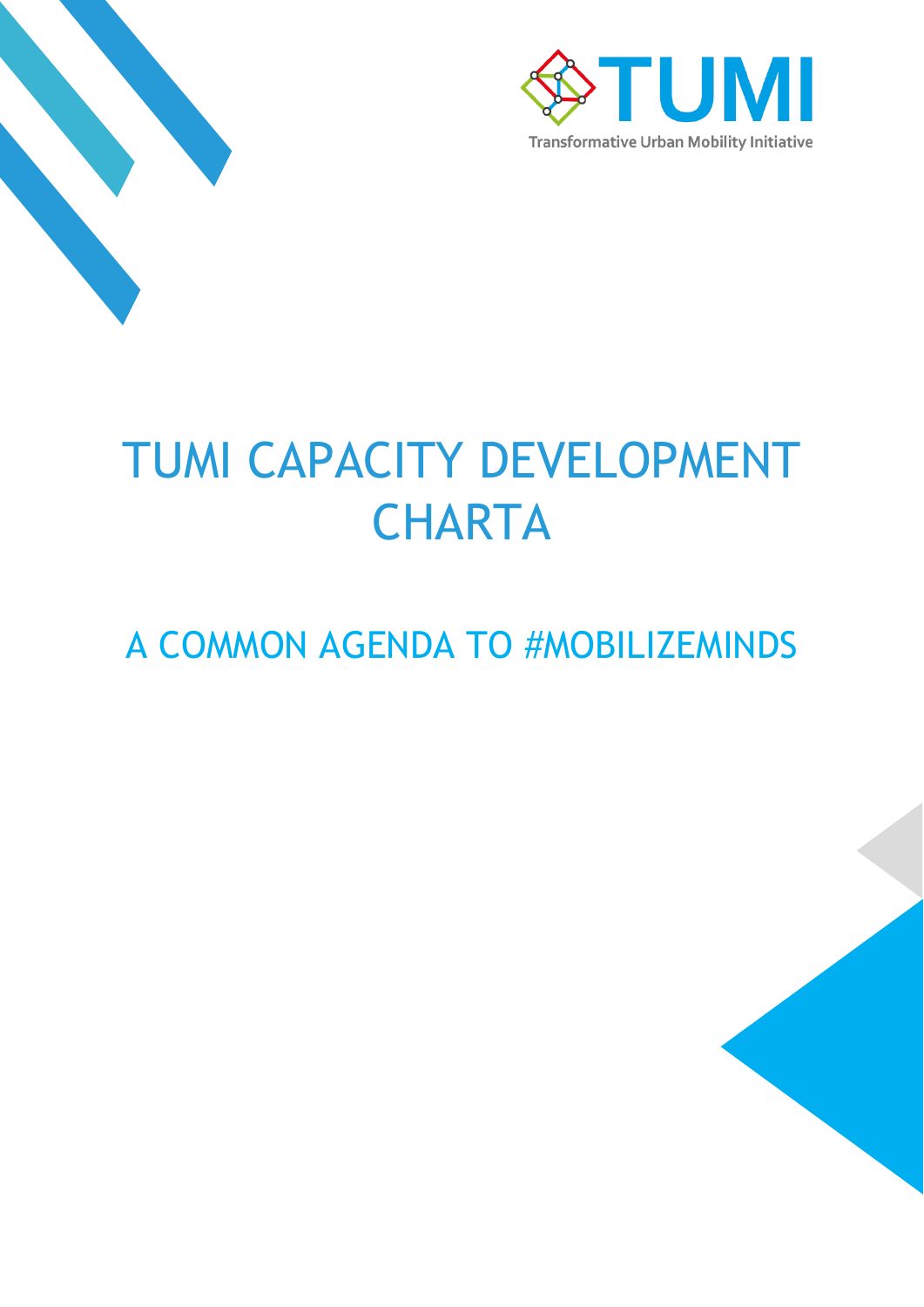

Developing capacity among practitioners and change makers is crucial for sustainable mobility. Our capacity development efforts **aim to change course in sustainable urban mobility through engagement with local stakeholders and equipping sustainable urban mobility practitioners with the right tools**. Our ambition is to provide our partners with high-class learning experiences relevant to their respective contexts by facilitating training sessions and exchanges with internationally acknowledged practitioners and colleagues.

The Transformative Urban Mobility Initiative (TUMI) promotes capacity development measures that achieve four main objectives:

- Increase **awareness** among individuals and organizations of the relevance of sustainable urban mobility
- Provide comprehensive **information**, **knowledge** and **technical expertise** on how to achieve sustainability in urban mobility
- **Create a community** of committed sustainable urban mobility practitioners who are equipped to make an effective and sustainable impact on cities and transport by renewing their institutions and their professional field
- Trigger action to transform urban mobility **through systematic and integrated support** on all scales needed

In order to reach these goals, TUMI and its partners commit to the following quality standards:

#### 1. TUMI sessions provides state-of-the-art knowledge and technical expertise

We aspire to provide participants with knowledge about the most recent and relevant technical innovations and guidance on how to apply them to local circumstances. Advancing the ASIapproach ('avoid-shift-improve') to support the 10 Principles for Sustainable Urban Mobility is our goal. This translates in offering solution-oriented hands-on advice and implementable measures that build on evidence and knowledge in a systematic manner.

# 2. TUMI sessions are conducted by thought leaders in the field

To ensure the highest quality for TUMI sessions, we will select outstanding experts and practitioners in the respective field for conducting each session. Trainers are usually sought-after authorities in sustainable mobility with in-depth knowledge demonstrated through high-quality publications, high-profile presentations at international conferences and/or engagement in global initiatives.

# 3. TUMI sessions aim at bridging and reforming knowledge and training

TUMI sessions are grounded in the awareness that mobility as usual is not a desirable option, which is why we have to reform, systematize and integrate capacity building in sustainable urban mobility. While current training measures focus too heavily on single aspects of mobility, we need to generate a more comprehensive understanding of how traffic is created and mitigated, as well as how sustainable transport systems are developed. We prioritize systems thinking in education and training, which includes revising outdated approaches as well as solidifying and accelerating multi-level knowledge transfer.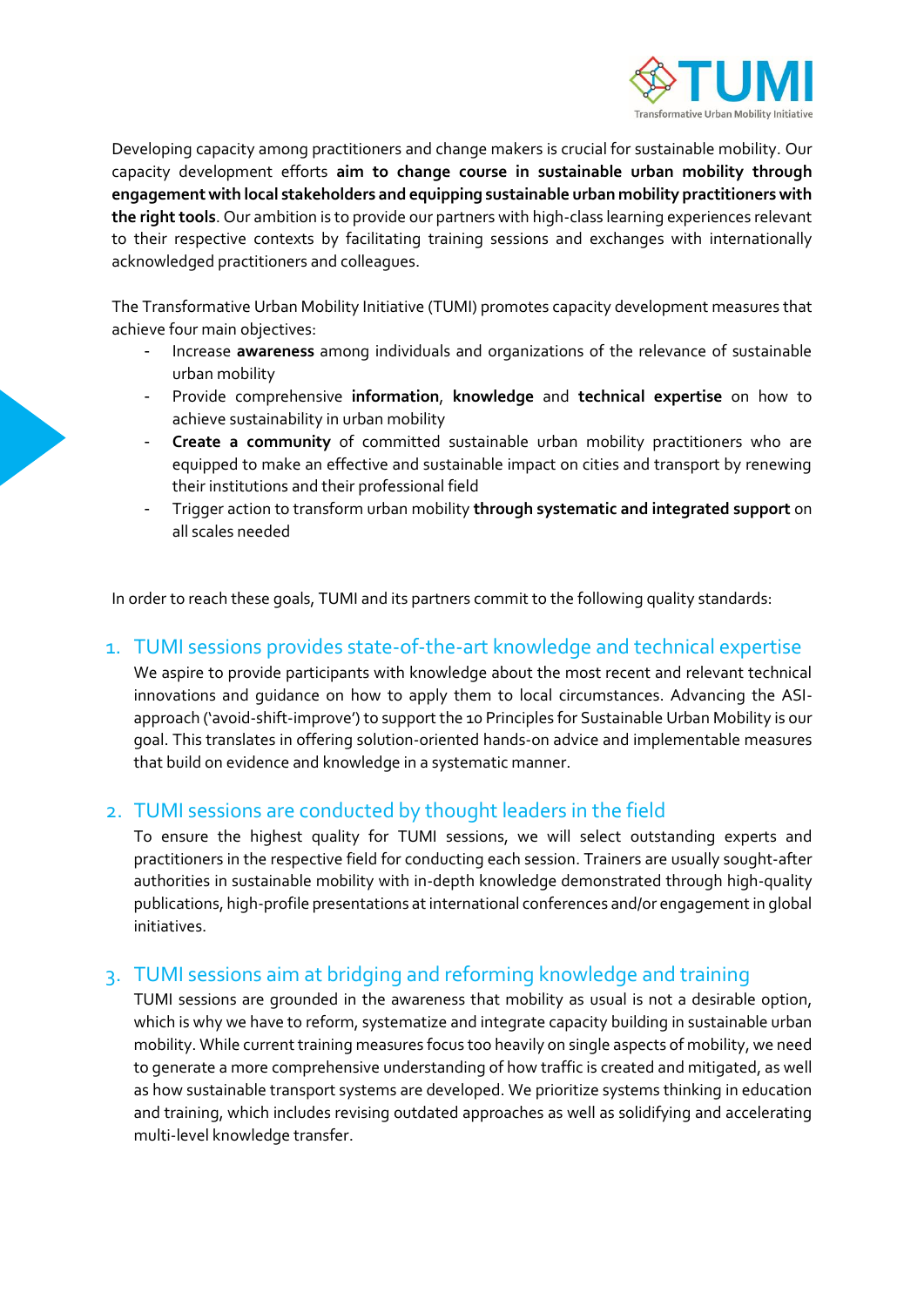

# 4. TUMI sessions equip change makers with the right tools

We are committed to offering trainings that support innovation and reform in mobility standards, norms, and planning processes. We pay attention to big trends, the context in which change makers operate and cross-sectoral effects. We especially need to make more efforts in training non-technical actors in the mobility sector such as political decision-makers and administrators. We therefore offer advice on understanding existing arguments and adapting narratives for better communication.

# 5. TUMI sessions reflect specific needs of participants

In order to create a successful capacity building activity, we build on the needs and expectations of participant groups and individuals. Format, group size and the selection of participants of TUMI sessions are determined to serve participants and to ensure application of the best available methodology towards the reality of their work. By contributing to the content of sessions, provision of course venue and other logistics as well as supporting staff, we aim to enhance local ownership of the sessions.

#### 6. TUMI sessions are always diversified and interactive

To encourage learning and recollection, our TUMI sessions offer different kinds of activities. We aim for diverse inputs and exercises and support practical application of the taught content. Therefore, TUMI sessions always encompass interactive exercises, group work, field trips and/or the use of multimedia as well as augmented and digital learning formats.

# 7. TUMI sessions build communities

Various important parts of successful capacity building are rather intangible. The organizers contribute to creating an open atmosphere and building trust between the participants in many ways: introduction sessions, seating arrangements, breaks and excursions are used to bring the group together and encourage peer-to-peer learning as well as informal exchanges. Community building goes beyond individual sessions. We aim to engage participants long-term in our activities and accompany them throughout their careers.

# 8. TUMI sessions break language barriers and avoid over/underrepresentation

Effective communication and a balanced dialogue is essential to make TUMI sessions successful and to reach audiences adequately. To support a good learning atmosphere and encourage participation, all participants have to be able to follow and participate in the discourse. Our sessions try to counter over- and underrepresentation of certain groups among the participants to allow for diverse backgrounds and perspectives. This includes, but is not limited to, gender and language groups.

# 9. TUMI session agendas allow for flexibility and the inclusion of local knowledge

Though agendas and materials are prepared in advance, the agenda should allow for adjustments in response to participants' needs and interests. TUMI session agendas always include room for local knowledge sharing and inputs from participants. We aim to engage local partners to coorganize events and integrate our partners in preparing the event.